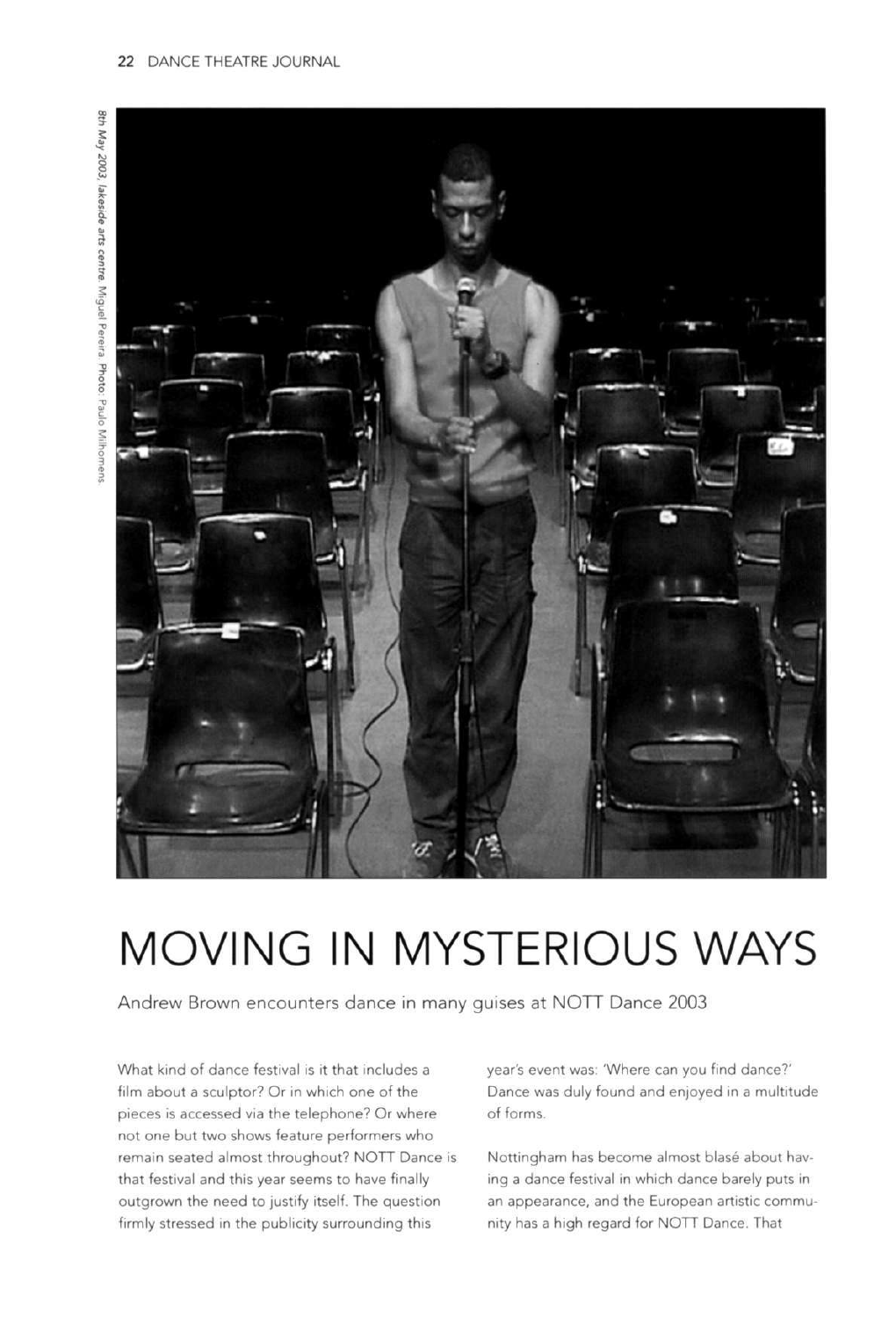experimentation can be carried out so openly and still attract significant and motivated audiences is a mystery to many, but is in reality no great secret. Determined programming against the grain and 14 years of audience development have reaped their own reward.

A particularly inspired piece of programming saw the film Rivers *and Tides* receive its English premiere to one of the largest audiences at the festival. Andy Goldsworthy is a widely respected sculptor who recreates, almost obsessively, natural forms in the landscape using materials dose to hand.

On seeing the film Ifound myself unable to fathom why has it taken so long for Goldsworthy to work with a film-maker. He has always photographed his work in order to document what he has done and to approach it from a different perspective. Encounters with his work are generally through such photographs in book form. However, through this film it becomes apparent that still images, even those that seem to convey a strong sense of the work, are limited in their ability to communicate what Goldsworthy is really about. Film is able to reveal not only movement but also the decay and transience that are pivotal to Goldsworthy's take on art and life. Skilful use of the movie camera allows for unlikely angles and heightens the impact of works such as the wall sculpture in New York State that, filmed from a helicopter, weaves in and out of individual trees before disappearing into a lake and reappearing out the other side. Of course the filmic medium too has its limitations that would very likely be exposed by an encounter with the actual work in situ.

The film follows Goldsworthy through a number of projects, including some near his own home in Scotland. Director Thomas Riedelsheimer allows the artist to speak for himself and provides us with what appears to be an honest and intimate portrait of a man whom one suspects is not at his most comfortable as the centre of attention. Goldsworthy comes across as highly driven yet solitary, at his most content interacting with the natural environment. He lives a philosophy of respect for the natural world, leaving an imprint that is temporary and enigmatic, His process is thoughtful, instinctive and improvised.

Some of the most memorable sequences in the film occur when fragile structures collapse or are reclaimed by the tide or other natural processes. Structures taken to the edge of collapse reveal a ,great deal about themselves and the fabric of which they are comprised. The artist conducts a dialogue with his materials, working with bare hands despite the harsh elements, and in doing so . explores balance, interconnectedness, and the 'laws' of nature.

Goldsworthy's works are fundamentally about the movement of form through time and space, markers of a journey and ultimately of a life. They could be viewed as a more thoughtful version of the marks carved into trees and stone at important landmarks and ultimately in marker pen and spray paint on urban walls and public transport.

One of the most effective scenes in the film is of Goldsworthy lying inert on his back on a Scottish road during a shower of rain.<sup>\*</sup>After receiving a thorough soaking he simply stands up to reveal the dry shape of a man on the road.

Miguel Pereira's *8th* May *2003, lakeside* arts centre was based upon the premise that by revealing what is not supposed to be seen we can reach another level of understanding. A legitimate aim which has preoccupied many great thinkers and artists over the last 100 years or so. We were promised a glimpse of the backstage world and collectively hoped for revelation. However real life is rarely so gripping and tends towards the banal. Which is exactly what was explored, somewhat bravely, in this piece.

There is an assumption around time-based media, such as performance, that artists will take liberties with time in order to make their point more effectively. Pereira broke the rules by not only omitting to include any recognisable 'dance' (clearly not a problem at this particular festival), but also by refusing to compress the action. Thus a performance about banality, born of a desire to reflect the emptiness the choreographer felt towards his work and the environment, was in itself banal.

The three performers, including Pereira, initially appeared onstage as though receiving post-show applause, convincing patches of sweat on their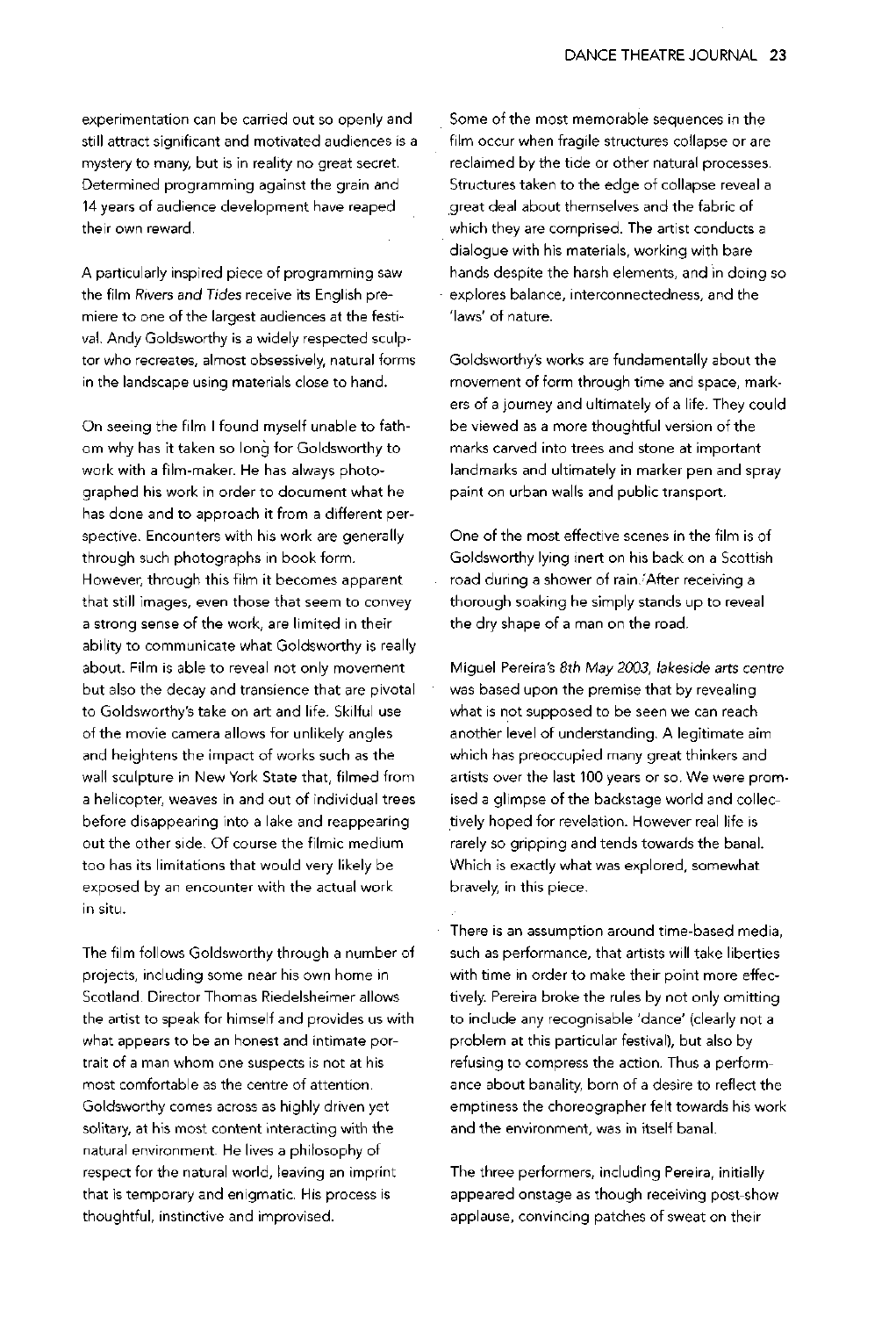shirts. They gravitated to chairs centre stage and proceeded to converse about their health, holidays and the diverse uses of Coca Cola, working from a script in both English and Portuguese that communicated a universal banality. Unrelenting small talk was punctuated by a round of dressing and undressing and fiddling around with supermarket plastic bags containing food and drink. The tedium of the dancer's life was laid bare. However this was as nothing compared to the bleak vision of the mute technician, whose futile industry, seemingly located in a parallel universe to the performers, took on the aspect of a latter day Sisyphus.

Déjà Donné returned for its third successive year at NOTT Dance, this time as festival artists in residence. Thus instead of showing a finished piece to follow the acclaimed In Bella Copia and Aria Spinta, the company presented a work in progress and provided a welcome insight into their process. During the post-show discussion the company also revealed living through an all too common situation, in which the struggle for recognition and external funding caused them to lose touch with themselves. Déjà Donné has come through the crisis with a renewed belief in their method of work, with a desire to go deeper and become more intuitive. There Where We Were is envisaged as a transitional piece in which the company's artists revisit original questions, concerns and research and discover new approaches towards them. The piece is set to premiere in August 2003.

Confession Time by Norwegian company Zero Visibility Corp was an attempt to confront the integrity of modern-day confessional culture. Although there was some particularly pleasing movement in the piece, the style was deeply rooted in the tradition of devised experimental theatre pioneers Forced Entertainment. The scenario was of a group of people who, finding themselves thrown together in an isolated location, use strategic confession in order to gain the upper hand. Using diverse text sources such as Blade Runner, dailyconfession.com and Amok Journal, each performer took their character through the process of revelation. These declarations were undermined by compulsive behaviours, frequently of a sexual nature. Unfortunately much of what was said was lost due to heavy Norwegian accents or was lost beneath Zoviet "France's sound palette.

Some of the most effective language was in the form of a text message description of the original journey the company made to their retreat on a remote lighthouse. It managed to cut straight to the heart of the matter and yet also left a great deal to the imagination. Zoviet "France's live music was another strength, forcing sound into the consciousness and creating an energy that filled the space and gave an edge to the performer's behaviour.

The inconspicuous ending was intended to forestall a sense of closure and presumably to take the show home with us. Unfortunately the mental images and moral issues failed to linger in the memory for much longer than the applause.

Beck & Vincenzi have been exploring the ways in which work can be presented for several years. Their latest episode is a piece of dance mediated by a taped transcription and the audience member's own telephone handset, continuing the theme of invisibility that runs through their work. invisible dances.,.from afar rejects the ubiquitous video image and offers instead a throwback to the early days of wireless. Old technology perhaps, but no less effective in its own way.

You have dialed a number on your telephone. Listen. Listen hard. It is a woman in an empty theatre watching a show being performed to the dead. You'll hear a voice through the roar of the sound onstage. Listen. She is trying to tell you what it is like to be there. She is trying to get through.

The show apparently featured six dancers and was witnessed by a handful of people in a 'dark' West End theatre, one of whom can be heard on the lengthy answerphone message. Her voice is hushed as though eavesdropping and competes with background noise that resembles an industrial plant, but is in fact the amplified body sounds of the performers. She is compelled to keep talking, aware that if she stops the piece will disappear. The experience has the intimate feel of a late night radio play or listening to a friend recounting a traumatic event on the other end of a telephone line.

It is hard to create any meaningful sense of the stage show from what is heard, but then again how